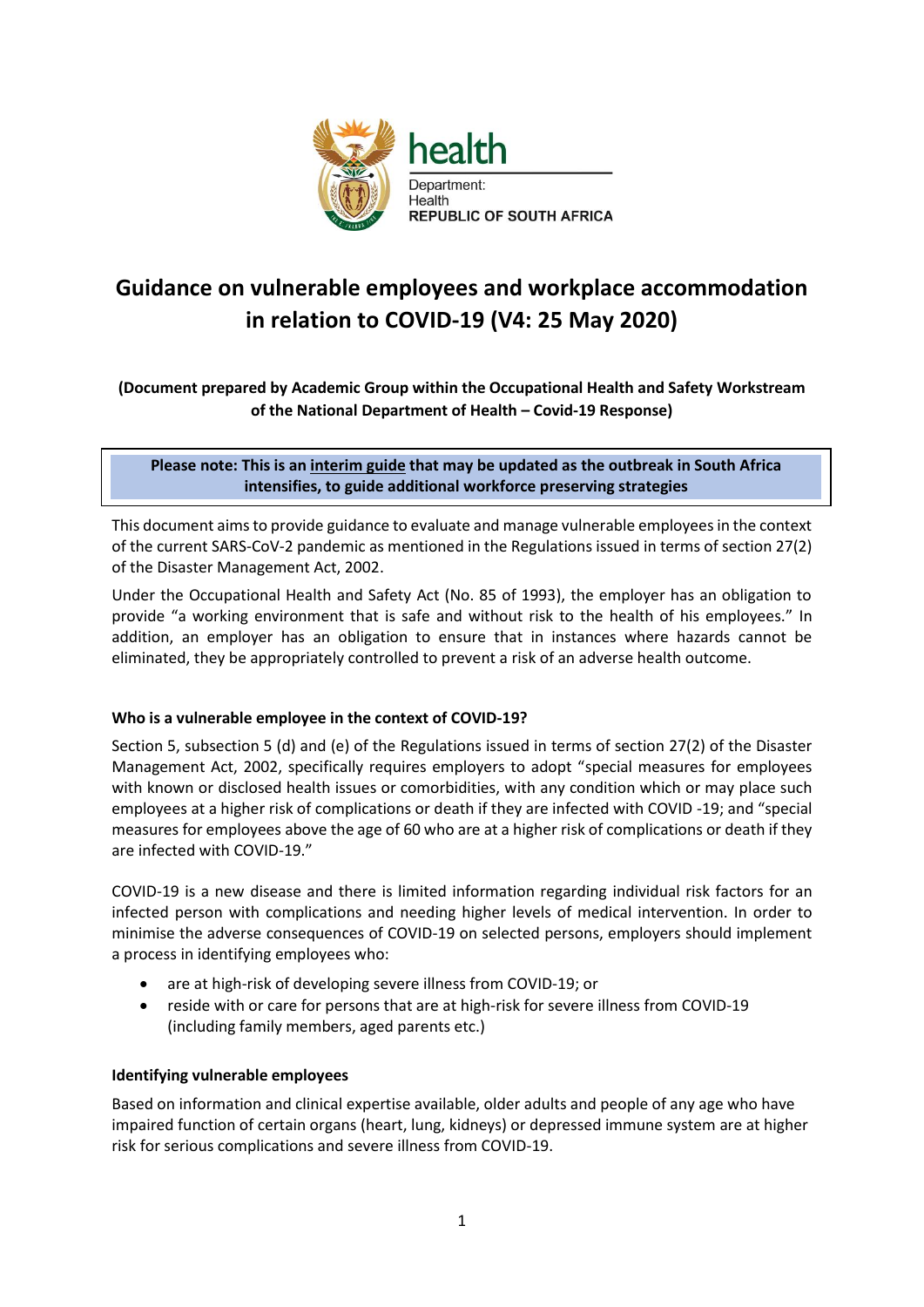The major categories include:

1. 60 years and older

2. One or more of the underlying commonly encountered *chronic medical conditions* (of any age) particularly if not well controlled:

- chronic lung disease: moderate to severe asthma, chronic obstructive pulmonary disease (COPD), bronchiectasis, idiopathic pulmonary fibrosis, active TB and post-tuberculous lung disease (PTLD)
- diabetes (poorly controlled) or with late complications
- moderate/severe hypertension (poorly controlled) or with target organ damage
- serious heart conditions: heart failure, coronary artery disease, cardiomyopathies, pulmonary hypertension; congenital heart disease
- chronic kidney disease being treated with dialysis
- chronic liver disease including cirrhosis

3. Severe obesity (body mass index [BMI] of 40 or higher)

4. Immunocompromised as a result of cancer treatment, bone marrow or organ transplantation, immune deficiencies, poorly controlled HIV or AIDS, prolonged use of corticosteroids and other immune weakening medications

5. >28 weeks pregnant (and especially with any of co-morbidities listed above)

#### **Assessing a vulnerable employee**

1. The employee should be assessed by his/her *treating doctor*, or, in the event that a worker cannot afford such costs, the employee should be assessed by a doctor, at the expense of the employer (noting the doctor-employee confidentiality) and preferably one who has insight into the workplace and its processes.

2. The doctor should provide a confidential note to the employer, indicating the presence of any of the above conditions, without specifying the diagnosis. Should the employee have a condition not listed above, which in the opinion of the doctor renders this employee vulnerable a motivation would be necessary. The treating doctor should refrain from commenting on the employee's fitness to work.

3. The doctor should ensure that the employee's health condition is fully optimized, which may include:

- recommending flu vaccinations (and pneumococcal vaccine where appropriate)

- INH prophylaxis for workers as stipulated in the Department of Health's guidelines

- continuous advice on maintaining compliance with treatment plan

- the employee has adequate supply of chronic medication for up to 6 months

- advise the employee not to delay getting emergency care for their underlying condition

- advise employee to maintain ongoing health consultations if they have any concerns

- ensure that the employee has access to psychosocial support for new onset or exacerbation of preexisting mental illness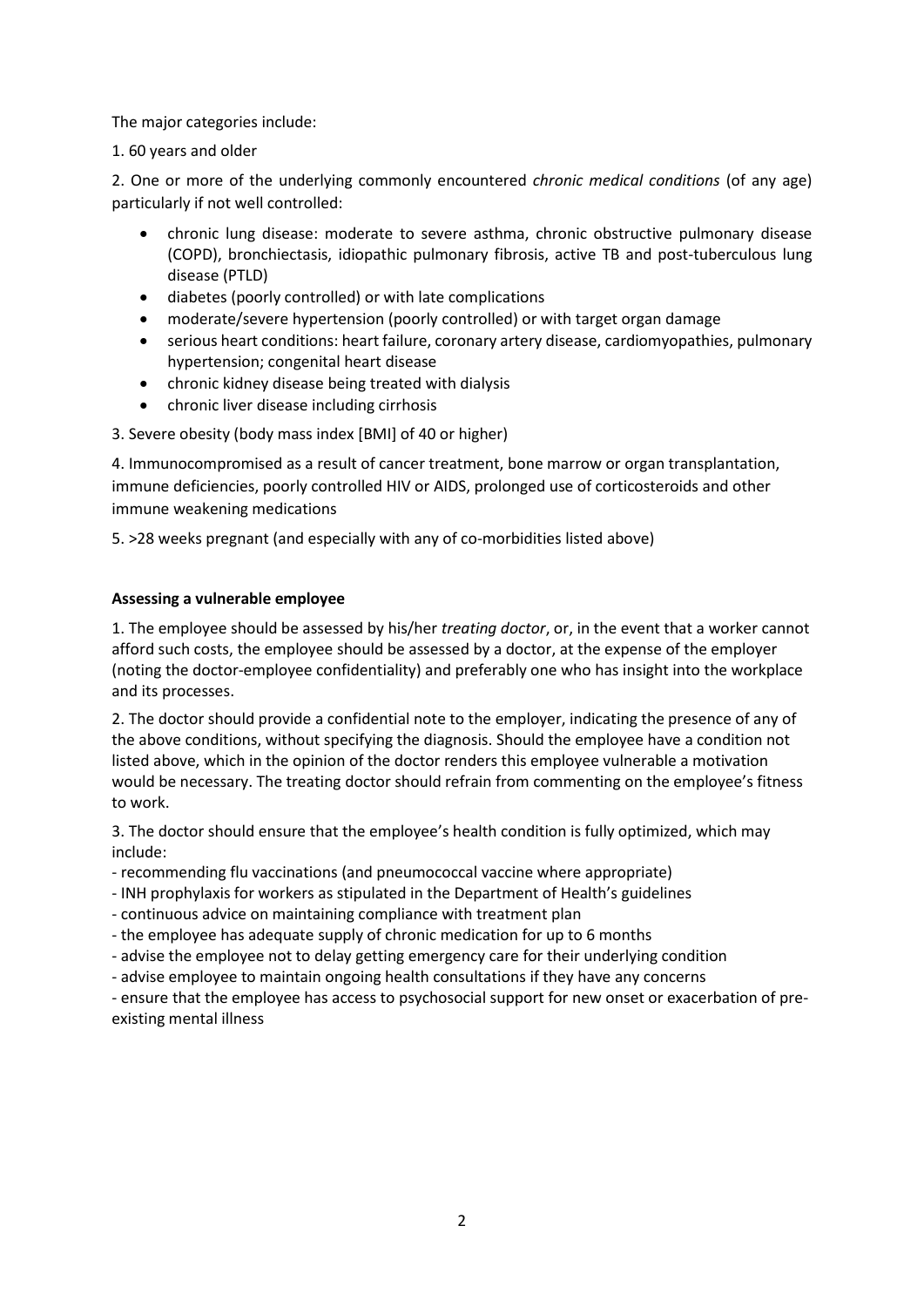#### **Protecting and managing vulnerable employees in the workplace**

1. Employers should have a clear and transparent policy and appropriate procedures to address the specific needs of vulnerable employees beyond the workplace risk control measures for all employees. These policies and procedures should be based on legislative provisions specific to their sector.

2. These measures need to take into account the individual circumstances of the employee in relation to their work environment and activities and would include:

2.1 Ensuring that potential exposure to the SARS-CoV-2 virus by this employee in their current job is eliminated or reduced such that the risk for infection is substantially minimised

2.2 If potential exposure cannot be eliminated or reduced, then the employer, in consultation with the relevant employee, should explore other ways of *temporary* workplace accommodation to prevent the risk of infection. These accommodations should be granted based on optimal utilisation of the employee's skills/competencies, without a reduction in benefits and accompanied with adequate training where appropriate:

- alternative temporary placement / redeployment to a different role and responsibility which has a negligible risk for transmission
- restriction of certain duties (not allowed to perform high risk procedures)
- protective isolation (e.g. providing a dedicated, clean office, etc.)
- provision of specific PPE appropriate to the risk of the task/activity identified in the workplace risk assessment and adherence to PPE usage protocols
- stricter physical distancing protocols (including staggering of shifts), barriers or additional hygiene measures
- limit duration of close interaction with clients, colleagues and/or the public reducing external risks (use of public transport) by providing alternative transport arrangements where feasible

2.3. If the above steps are not possible, then consideration should be given to allowing the employee to work from home if able to do so, and the necessary equipment, internet access, etc. is available

3. Leave procedures:

- temporary incapacity, for the period of the COVID-19 epidemic, may be motivated by the treating doctor /occupational medical practitioner on the grounds that workplace accommodation is not possible
- should this not be possible the employee should be able to utilise his/her sick leave if appropriate, as advised by the treating doctor/occupational medical practitioner
- should sick leave be exhausted, the employee should be able to utilise his/her annual leave if an employee's working time is reduced or temporarily stopped due to operational reasons (workplace functioning at 50% of capacity), an application can be made to the Department of Employment and Labour for the TERS benefit (COVID-19 temporary relief scheme)
- where applicable the eligibility of the employee to receive additional company benefits and/or UIF (may be topped up by TERS benefit) should be considered
- unpaid leave is not recommended and if contemplated, should be the last resort

4. Ensure employee's existing health benefits are ensured:

• maintain all employer-related medical aid benefits for employees already eligible for benefits until the employee is deemed eligible to return to work